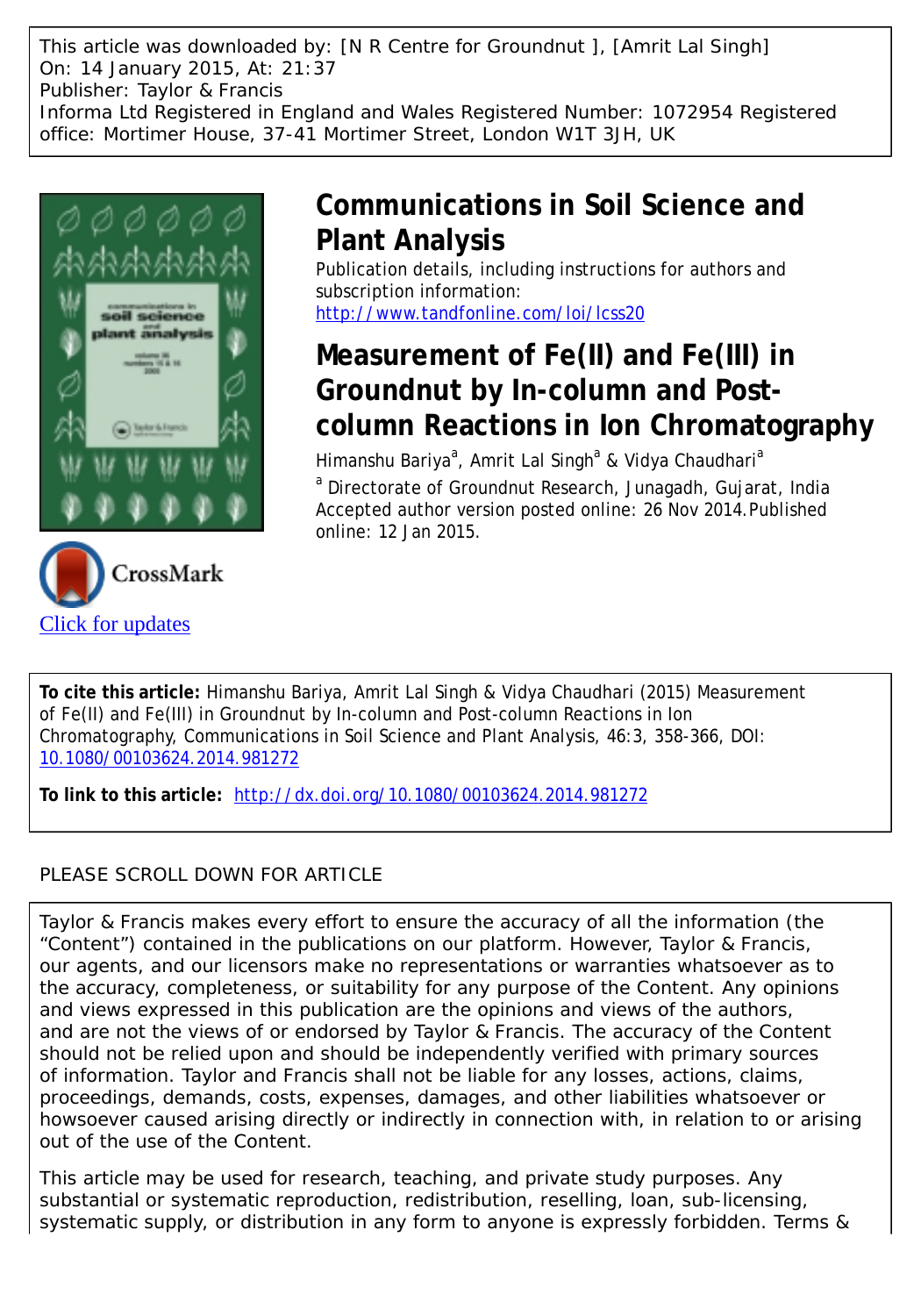Conditions of access and use can be found at [http://www.tandfonline.com/page/terms](http://www.tandfonline.com/page/terms-and-conditions)[and-conditions](http://www.tandfonline.com/page/terms-and-conditions)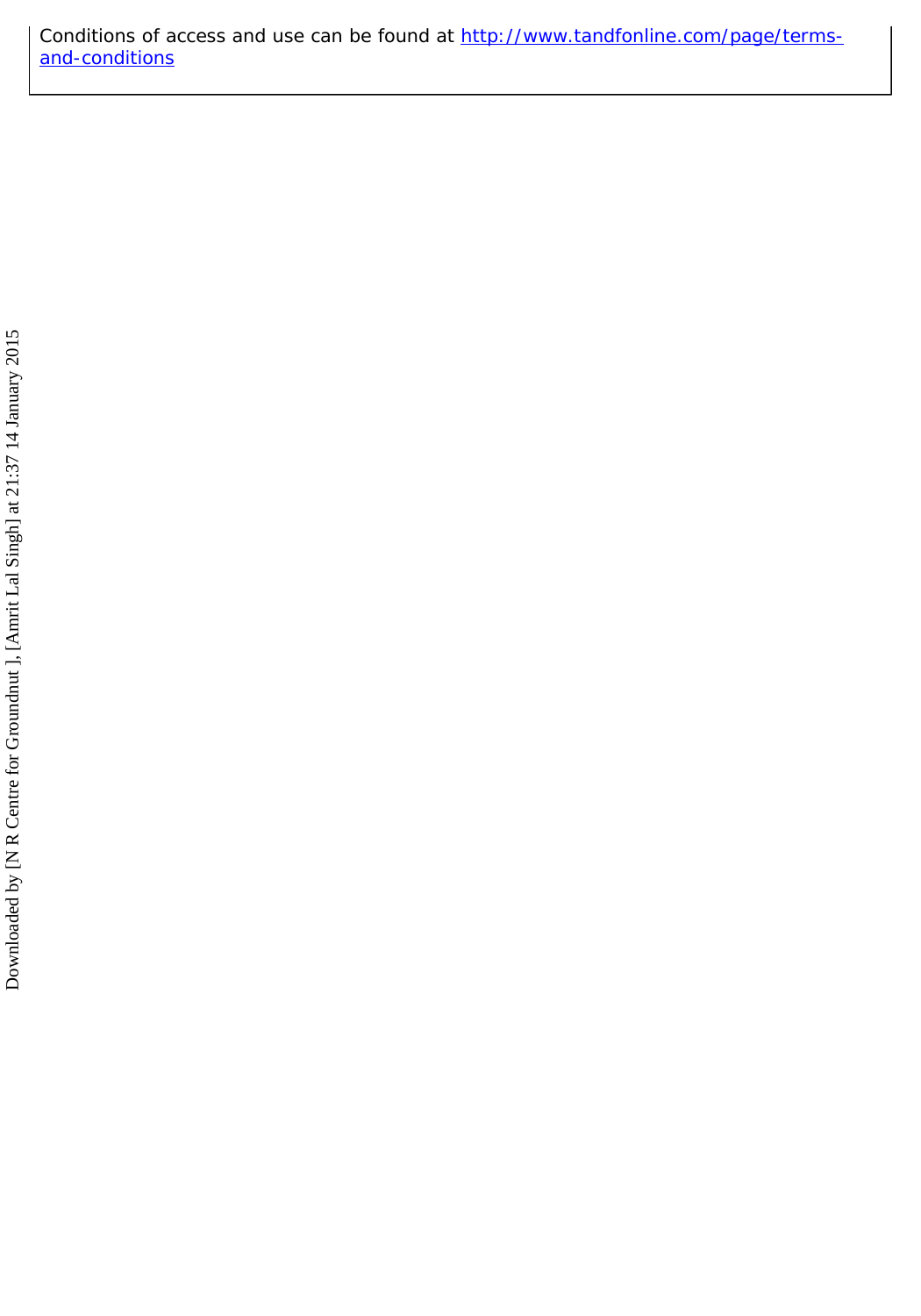

## **Measurement of Fe(II) and Fe(III) in Groundnut by In-column and Post-column Reactions in Ion Chromatography**

### HIMANSHU BARIYA, AMRIT LAL SINGH, AND VIDYA CHAUDHARI

Directorate of Groundnut Research, Junagadh, Gujarat, India

*The present communication deals with the development of a new specific, sensitive, rapid, and economical procedure for the determination of iron ions [Fe(III) and Fe(II)] from groundnut. Detection and measurement of both ions were performed in 25 µL of hot water leaf extract of groundnut (cv. GG 7). Both ions were detected and measured via in-column and post-column reactions with salicylic acid (SA) and 1,10-phenanthroline by ion chromatography with ultraviolet-visible detection. The Fe(III) ion was detected as the complex with salicylic acid, whereas Fe(II) ion was detected as the complex with 1,10-phenanthroline at 522 nm with different retention times. Results of the analysis were validated statistically and by recovery studies.*

**Keywords** Fe(II), Fe(III), ion chromatography, 1,10-phenthronline, SA

#### **Introduction**

Iron (Fe) is important in the activation of several enzyme systems in plants including fumaric hydrogenase, catalase, oxidase, and cytochrome. A shortage of Fe also impairs chlorophyll production. Iron is thought to be associated with the synthesis of chloroplastic protein. Normal value of iron in groundnut is likely to be few hundred parts per million in mature leaves of normal plants (Graziano and Lamattina [2007\)](#page-9-0). A deficiency of Fe first appears in the young leaves of plants, thus reducing new growth. Young leaves develop an interveinal chlorosis. In severe cases, leaves can turn completely white. In most plant species deficiencies occur when the Fe content of leaves is less than 10–80 ppm (Zhang et al. [2012\)](#page-10-0).

Most of the methods are based on determination of Fe(III) or Fe(II) and*/*or the total Fe (Sandell [1950;](#page-10-1) Ragos, Demertzis, and Issopoulos [1998;](#page-9-1) De Costa and Araújo [2001;](#page-9-2) Paleologos et al. [2002;](#page-9-3) Ohno, Zhang, and Sakai [2003;](#page-9-4) Tesfaldet, Van Staden, and Stefan [2004;](#page-10-2) Amoli et al. [2006;](#page-9-5) De Jong et al. [2007\)](#page-9-6). Saitoh and Oikawa reported determination of Fe(II) and Fe(III) by ion chromatography, where Fe(III) was reduced to Fe(II) by ascorbic acid (Kawasaki et al. [1990\)](#page-9-7). Moses et al. reported determination of Fe(III) and Fe(II), but

Received 7 December 2012; accepted 24 July 2014.

Address correspondence to Himanshu Bariya, Department of Biotechnology, Hemchandracharya North Gujarat University, Patan Gujarat, India (present address). E-mail: [hsbariya@gmail.com](mailto:hsbariya@gmail.com)

Color versions of one or more of the figures in the article can be found online at [www.](www.tandfonline.com/lcss) [tandfonline.com/lcss.](www.tandfonline.com/lcss)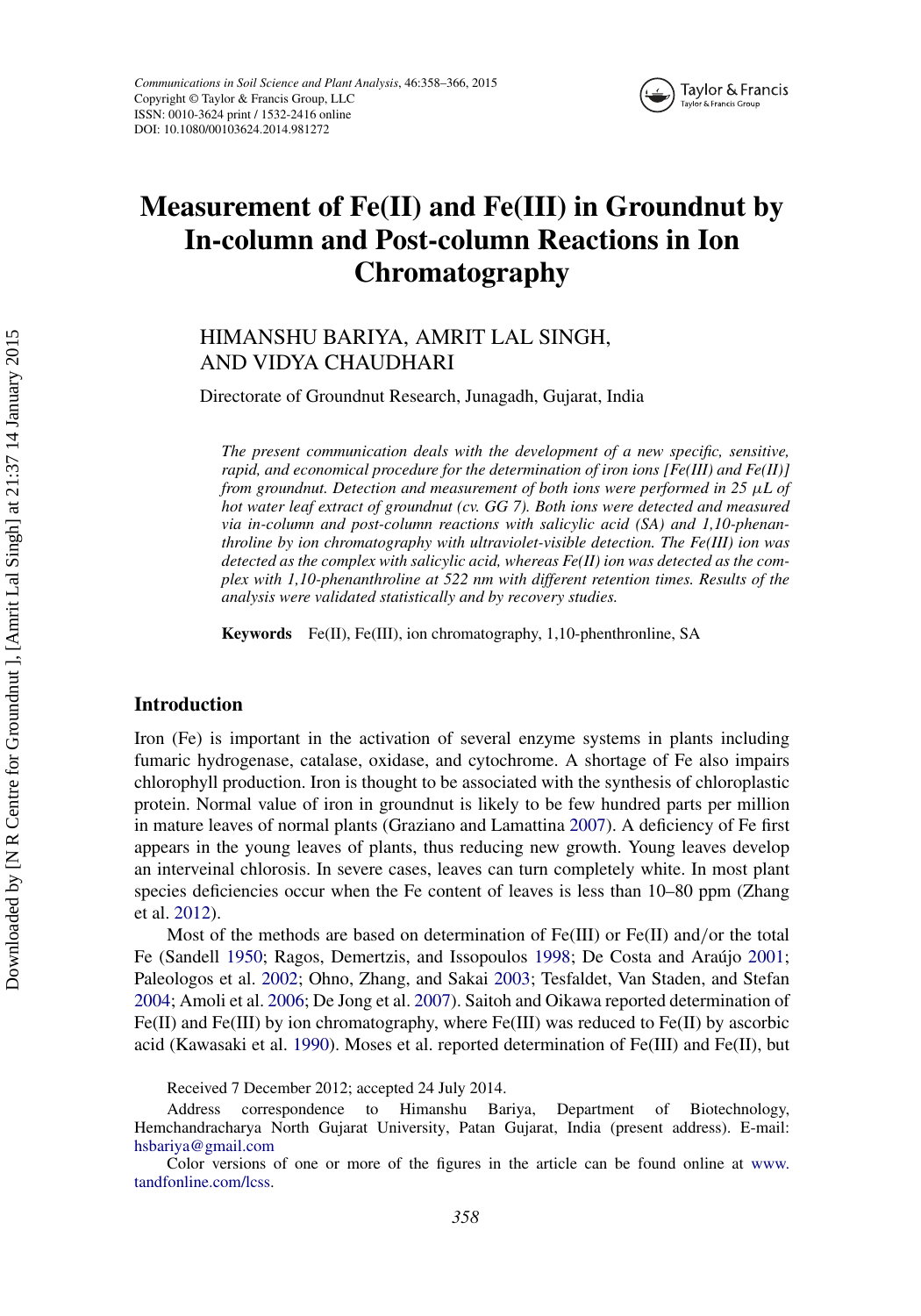in determination of Fe(III) some interference occurred when Fe(II) was present (Moses et al. [1988\)](#page-9-8).

For determination of heavy-metal ions, use of a complexing reagent in chromatographic separation is very popular. 8-Hydroxyquinoline (or oxine) and its derivatives have been well studied for the solvent extraction of metal ions. (Paleologos et al. [2002;](#page-9-3) Ohno, Zhang, and Sakai [2003;](#page-9-4) Starý and Smižanská [1963;](#page-10-3) Bowie et al. [1998;](#page-9-9) Takeuchi et al. [2001;](#page-10-4) Mouralian et al. [2005;](#page-9-10) Laës et al. [2005\)](#page-9-11). Other examples involve bis-2-ethylhexyl succinamic acid for lanthanides (Rahni and Legube [1996\)](#page-9-12), 1,5 diphenylcarbazide for Cr(VI) and*/*or Cr(III) after its oxidation to Cr(VI) (Weiss [1995;](#page-10-5) Šikovec et al. [1995\)](#page-10-6), 1,10-phenanthroline (abbreviated as Phen in the complex) for Fe(II) and*/*or Fe(III) after its reduction to Fe(II) (Sandell [1950;](#page-10-1) Šikovec et al. [1995;](#page-10-6) Xu, Che, and Ma [1996\)](#page-10-7), precipitation of salicylic acid (abbreviated as SA in the complex) by Fe(III) (Xu, Che, and Ma [1996\)](#page-10-7), and dimethylglyoxime for Ni(II) (Sandell [1950\)](#page-10-1).

In this study, Fe(III) and Fe(II) were separated and determined via in-column and post-column reaction with salicylic acid and 1,10-phenanthroline as eluent and complexing reagent. Fe(III) reacts with salicylic acid and forms a violet-colored complex that is stable for 2–3 days in the pH range of 2.5–2.7. Unlike Fe(III), 1,10-phenanthroline reacts with  $Fe(II)$  and forms an orange-colored complex in the pH range 2–9 and the material is stable for 6 months or longer. The aim of this work is to establish the most suitable conditions for routine determination of Fe(III) and Fe(II) in many plants including groundnut in a single chromatographic run.

#### **Material and Methods**

#### *Reagents and Standards*

The reagents used in this study were of analytical grade and were obtained from Sigma and Fluka. Doubly distilled water was produced in the laboratory by using a Borosil water distillation system and Milipore vacuum assembly for Mili-Q water (Millipore Corporation, Darmstadt, Germany). The standard solution of  $Fe(II)$  and  $Fe(III)$  were prepared by dissolving FeCl<sub>3</sub>·6H<sub>2</sub>O and FeCl<sub>2</sub>·4H<sub>2</sub>O in 10 mM hydrochloric acid. The eluent, 6 mM pyridine-2,6-dicarboxylic acid (PDCA) */* 50 mM sodium acetate */* 50 mM acetic acid, was prepared according to the standard method and the pre- and post-column reagent solutions were prepared by dissolving salicylic acid and 1,10-phenanthroline in ethanol and water. All standard solutions were stored in polyethylene containers and kept under refrigeration at 4 ◦C. All reagents and working standard were freshly prepared prior to use for analysis.

#### *Ultraviolet Spectrophotometry*

A U-3500 UV spectrophotometer (Hitachi, Tokyo, Japan) was used to determine maximum wavelengths for Fe(III)-SA and Fe(II)-Phen complexes. Complexes of Fe(III)-SA came from 0.26 mM Fe(III) reacted with 150 mM salicylic acid (in 40 percent ethanol) and complexes of Fe(II)-Phen came from 0.06 mM Fe(II) reacted with 20 mM 1,10-phenanthroline (in 50 percent ethanol).

#### *Sample Preparation*

Thirty-day-old groundnut (cv. GG 7) leaves were collected and kept for shed drying for 7 days. Dried leaves were ground in a mixture and a hot-water extract was made by mixing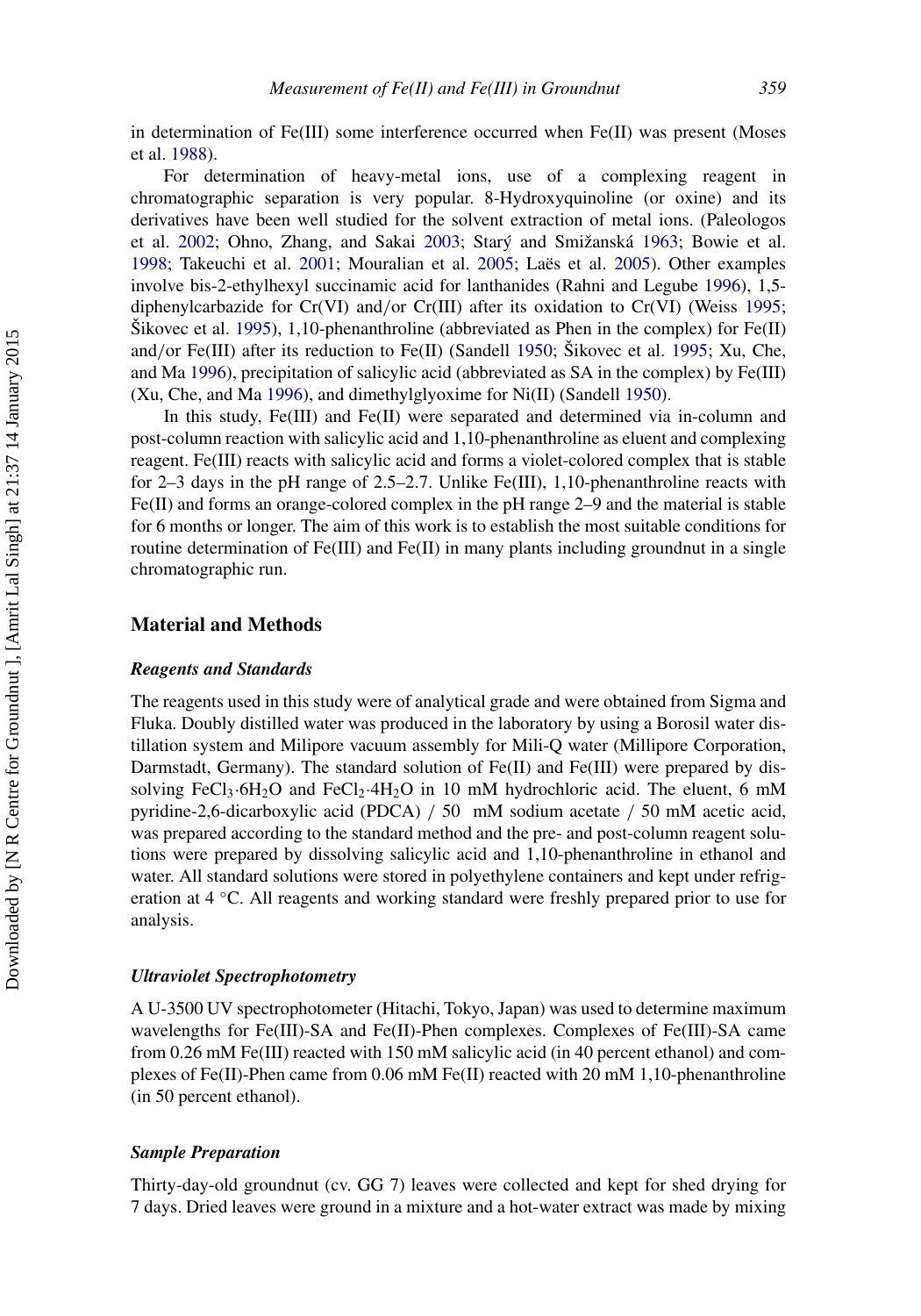<span id="page-4-0"></span>

**Figure 1.** Flow chart of chromatographic condition for separation of Fe(III) and Fe(II) by using ion chromatography (ICS 3000).

1 g of leaf powder with hot distilled water followed by vigorously shaking. Supernatant was collected after centrifuge at 7000 rpm for 15 min. The supernatant was filtered through  $0.2$ - $\mu$  filter paper prior to injection in the analytical column.

#### *Chromatographic Condition*

For analysis of Fe(II) and Fe(III), an ion chromatography instrument ICS 3000 series (Dionex, Sunnyvale, CA) was used. IonPac CS 5 analytical column along with guard column was used for separation of both ions. A mixture of 6 mM PDCA */* 50 mM sodium acetate */* 50 mM acetic acid were used as gradient eluent for the entire analysis. The flow rate for the eluent*/*complexing reagent 1 (150 mM salicylic acid in 40 percent ethanol) was kept at 2 mL min−<sup>1</sup> and that for the complexing reagent 2 (20 mM 1,10-phenanthroline in 50 percent ethanol) was kept at 2.0 mL min−1. Reagent 1 was applied along with gradient eluent whereas reagent 2 was applied after column by help of another pump. The UV-vis detector was operated at 522 nm. The chromatographic condition is shown in [Figure 1.](#page-4-0)

#### **Results and Discussion**

Iron is very important micronutrient in plants for growth and development.

#### *Optimum Wavelength for Iron Complexes*

Iron complex with salicylic acid and 1,10-phenanthroline showed absorptions in the 400- to 600-nm range, whereas Fe(II)-SA and Fe(III)-Phen complexes do not have sufficient absorptions in the 400- to 600-nm range. The maximum wavelength for  $Fe(II)$ -Phen complex is 520 nm with absorbance of 0.642 and molar extinction coefficient of  $1.1 \pm 104$  M<sup>-1</sup> cm<sup>-1</sup>, whereas that for Fe(III)-SA complex is 524 nm with absorbance of 0.458 and molar extinction coefficient of 1.8  $\pm$  103 M<sup>-1</sup> cm<sup>-1</sup>. [Figure 2](#page-5-0) indicates that only Fe(III) forms a stable complex with salicylic acid, whereas only Fe(II) forms a stable complex with 1,10-phenanthroline  $(C_{12}H_8N_2)$ .

Differences in the maximum wavelengths for  $Fe(III)$  and  $Fe(II)$  were very small and because of this the wavelength should be optimized. Wavelength of 522 nm was chosen for the following experiments as the mean of the two maximum wavelengths for Fe(III)-SA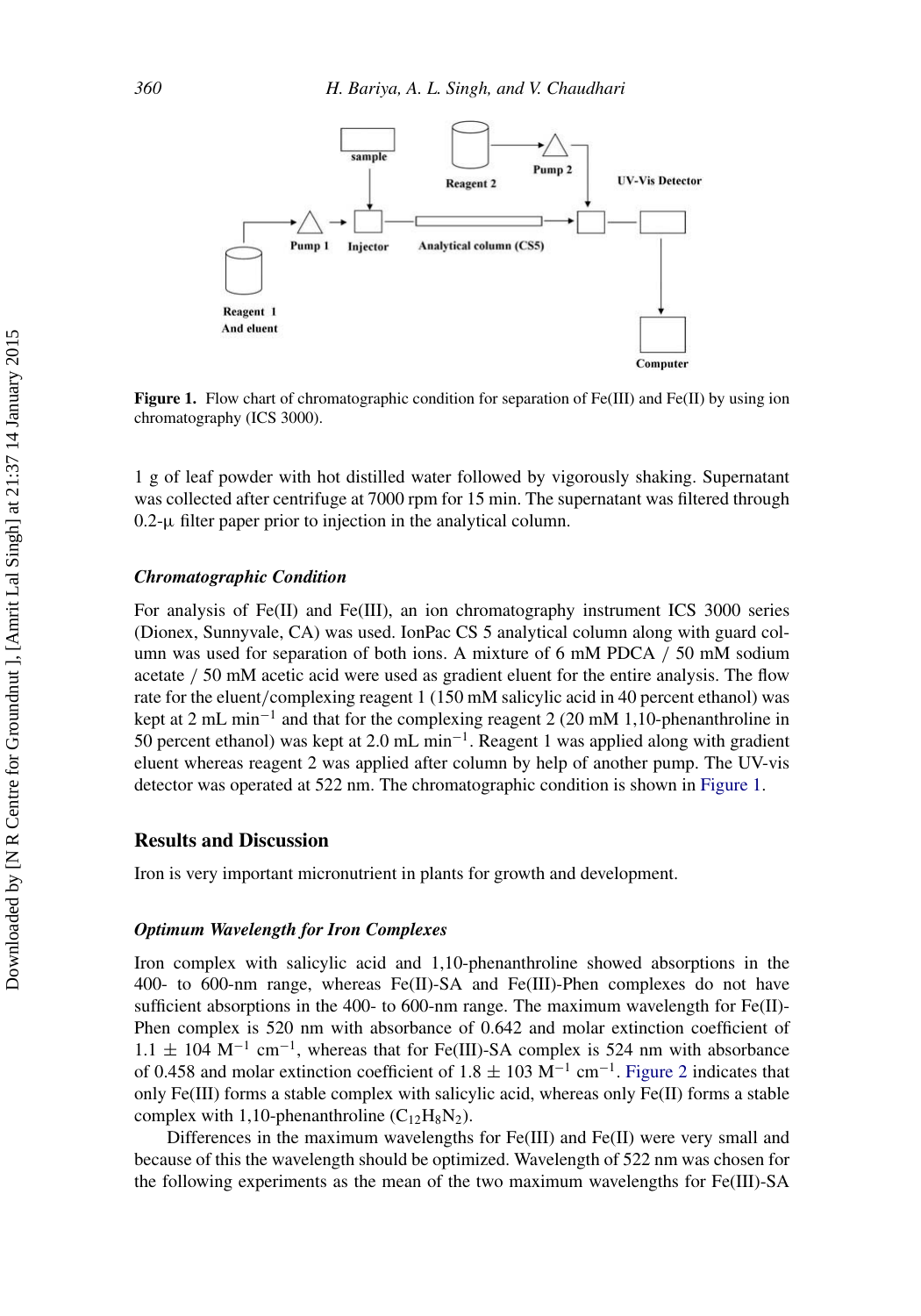<span id="page-5-0"></span>

**Figure 2.** Absorption spectra of Fe(II)-Phen complex (A: 0.06 mM Fe(II) with 20 mM 1,10phenanthroline in 50 percent ethanol), Fe(III)-SA (B: 0.26 mM Fe(III) with 150 mM salicylic acid in 40 percent ethanol), Fe(II)-SA (C: 0.26 mM Fe(II) with 150 mM salicylic acid in 40 percent ethanol), and Fe(III)-Phen (D: 0.06 mM Fe(III) with 20 mM 1,10-phenanthroline in 50 percent ethanol).

and for Fe(II)-Phen complexes. Similarly Oktavia, Lim, and Takeuchi [\(2008\)](#page-9-13) found that 518 nm was the optimum wavelength for measurement of both Fe ions in their study.

#### *In-column and Post-column Derivatization*

The Fe(III)-SA complex is formed while traveling in the CS5 column (in-column derivatization), whereas Fe(II)-Phen complex is formed via post-column reaction (postcolumn derivatization). Silica can act as a cation exchanger by using weak acid (pH 2 to 9) as the eluent. Salicylic acid in 40 percent ethanol was supplied from micropump 1 not only as the eluent but also as the complexing reagent for Fe(III). On the other hand, 1,10 phenanthroline in 50 percent ethanol was supplied from micropump 2 for post-column reaction for Fe(II). Complexation was influenced by pH of these solutions (apparent pH of 150 mM salicylic acid in 40 percent ethanol and 1,10-phenanthroline in 50 percent ethanol employed in this research was 2.29 and 8.20, respectively) and the composition of the complexing reagents. The concentrations of salicylic acid and ethanol were important criteria and were investigated.

[Figure 3](#page-6-0) shows chromatograms for standard solutions of  $Fe(III)$  and  $Fe(II)$ . The standard solution was prepared in 10 mM hydrochloric acid and the concentrations of Fe(III) and Fe(II) were 25 mg mL<sup>-1</sup> each. The blank solution was 10 mM hydrochloric acid. It is observed that retention times of both complexes are different and both are completely separated within 15 min. The retention of the analytes on the column depends on their ionic charge. It is expected that Fe(III) forms a charged complex of  $[Fe(C<sub>7</sub>H<sub>5</sub>O<sub>3</sub>)<sub>2</sub>]$ <sup>+</sup> on the separation column, whereas  $Fe(II)$  travels without forming a complex in the column and forms a positive-charge complex with 1,10-phenthroline after elution from the column (post-column). Silica gel acts as a cation exchanger to separate  $[Fe(C_7H_5O_3)_2]^+$  and  $Fe^{2+}$ .

#### *Effects of Eluent Concentrations on the Retention of Complexes*

It was reported in many studies that retention times of the metal complexes were strongly affected by eluent composition. To obtain the optimum eluent condition, the concentrations of SA and ethanol in the eluent were varied. [Figure 4](#page-6-1) presents the retention behavior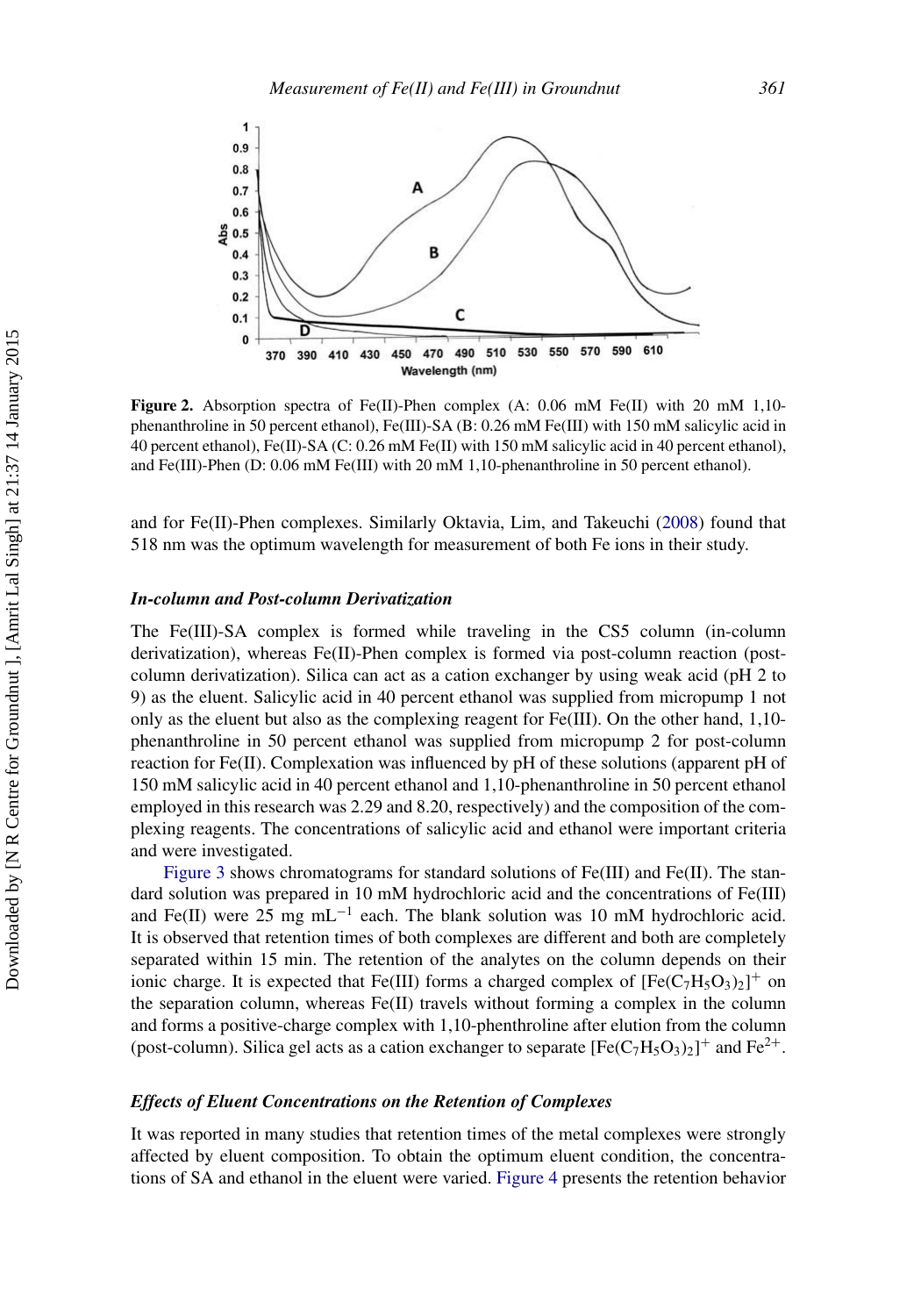<span id="page-6-0"></span>

Figure 3. Chromatograms of standard (Fe(III)-SA, Fe(II)-Phen). Column, CS5; flow rate, eluent*/*complexing reagent 1 (150 mM salicylic acid in 40 percent ethanol), at 2 mL min−<sup>1</sup> and complexing reagent 2 (20 mM 1,10-phenanthroline in 50 percent ethanol) 2.0 mL min−1; injection volume,  $25 \mu L$ ; wavelength of detection,  $522 \text{ nm}$ . Peaks: 1, Fe(III)-SA complex; 2, other metal (cadmium); and 3, Fe(II)-1,10-Phen. Standard Fe(III) and Fe(II), 25 ppm.

<span id="page-6-1"></span>

**Figure 4.** Effects of concentration of salicylic acid on the retention time. Operating conditions are the same as in Fig. 1 except for the eluents as indicated.

of Fe(III)-SA and Fe(II) on the CS5A column. It can be seen that when the concentration of salicylic acid increased, the retention time of the analytes decreased. This is a normal phenomenon because more H+ exists in higher concentration eluent, leading to faster elution of the analytes.

Effects of ethanol concentration in the eluent on the retention of the analytes are shown in [Figure 5.](#page-7-0) When the concentrations of ethanol increased, the retention times of the analytes increased. This is because the driving force of the eluent based on cation exchange decreases with increasing ethanol concentration. Ethanol is required for dissolving high concentrations of salicylic acid. The concentration of salicylic acid around 150 mM and that of ethanol around 40 percent were chosen for the following experiment, because these conditions achieved complete separation of Fe(III)-SA and Fe(II) within a reasonable time.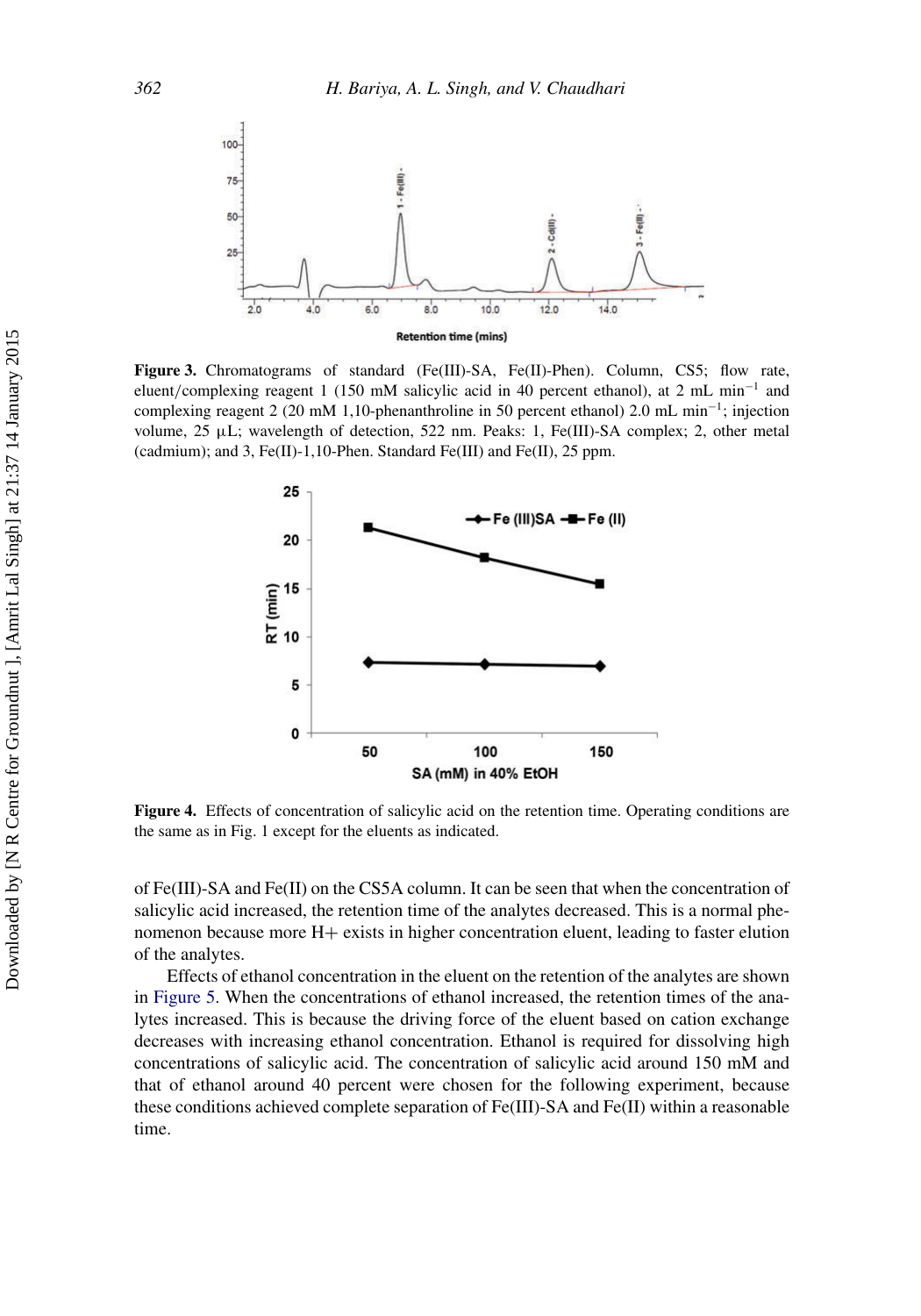<span id="page-7-0"></span>

**Figure 5.** Effects of concentrations of ethanol in eluent on the retention time. Operating conditions are the same as in Fig. 1 except for the eluents as indicated.

#### *Calibration Curve*

The linearity of calibration for  $Fe(III)$  and  $Fe(II)$  was studied, where the concentrations of Fe(III) and Fe(II) were varied from 2.5 to 50 mg mL<sup>-1</sup> under the optimum operating condition as in [Figure 3.](#page-6-0) The peak areas were linear to the Fe(III) concentration up to 50 mg mL<sup>-1</sup> with a correlation factor (R<sup>2</sup>) of 0.99193 and Fe(II) concentration up to 50 mg mL<sup>-1</sup> with R<sup>2</sup> of 0.9938.

The linearity of the standard additional method for groundnut (cv. GG 7) leaf samples has been also studied. The linear regressions for Fe(III) and for Fe(II) were  $y = (9.87 \pm 103)x + 1.90 \pm 104$  with R<sup>2</sup> of 0.9944 and  $y = (3.60 \pm 103)x +$  $1.86 \pm 106$  with R<sup>2</sup> of 0.9977, respectively.

The operating condition for the determination of Fe(III) and Fe(II) in groundnut leaf samples was validated. [Table 1](#page-7-1) shows the repeatability of the retention time and the peak signals under the conditions in [Figure 3.](#page-6-0) The relative standard deviation (RSD) values for five successive measurements were less than 0.54 percent for retention time, whereas those for the peak height and peak area were less than 1.4 percent.

#### *Application to Plant Sample*

As an application to plant analysis,  $Fe(III)$  and  $Fe(II)$  contained in groundnut leaf sample collected from our experimental plots at National Research Center for Groundnut,

<span id="page-7-1"></span>**Table 1**

| Relative standard deviations (RSD) of detector signals of iron complex |                                        |                   |              |                |  |  |
|------------------------------------------------------------------------|----------------------------------------|-------------------|--------------|----------------|--|--|
| Complex                                                                | Concentration of iron<br>$(mg L^{-1})$ | RSD, % $(n = 5)$  |              |                |  |  |
|                                                                        |                                        | Retention<br>time | Peak<br>area | Peak<br>height |  |  |
| $Fe(III)$ -SA<br>$Fe(II)$ -Phen                                        | 25<br>25                               | 0.53<br>0.23      | 1.4<br>0.75  | 1.5<br>0.88    |  |  |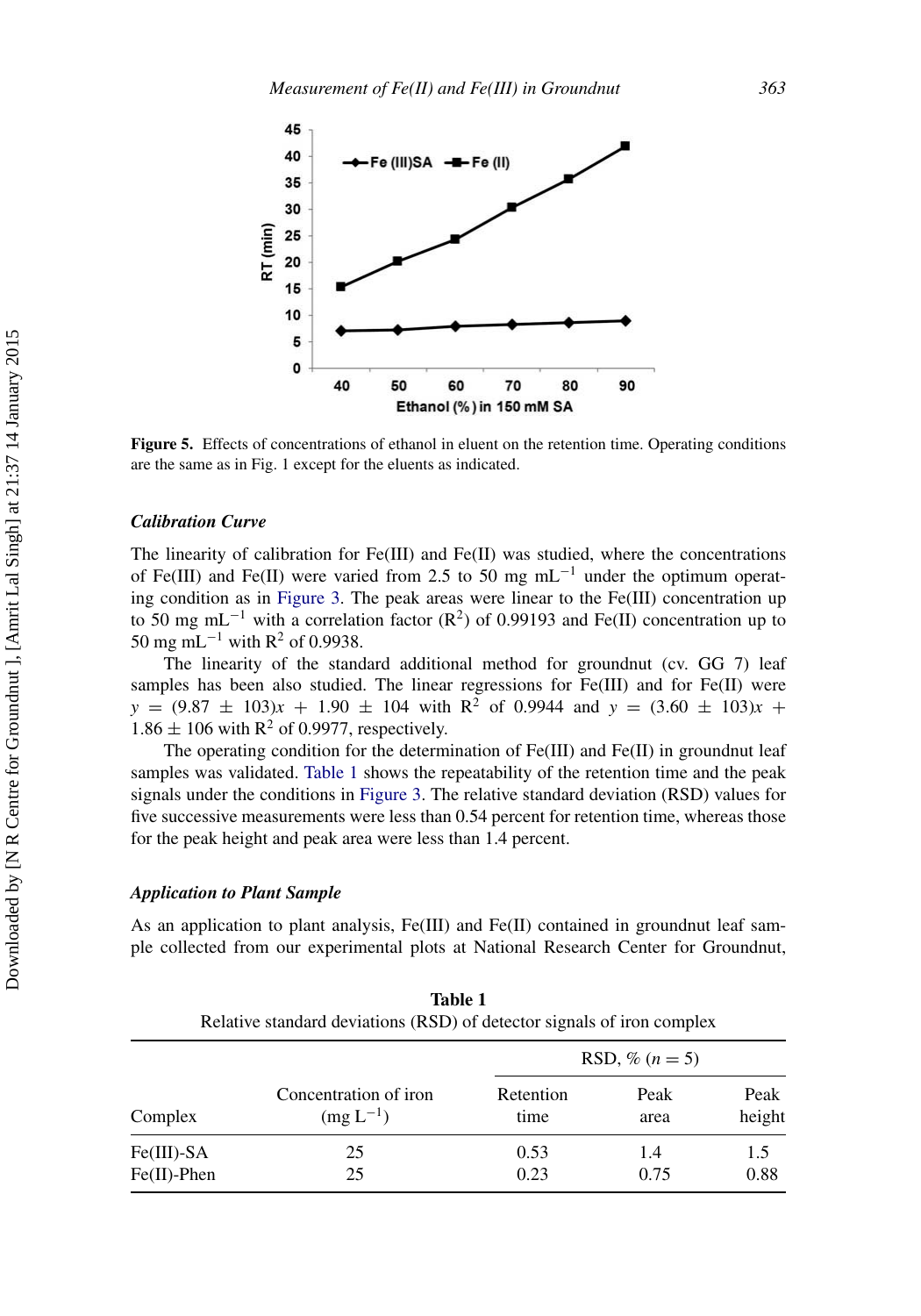Junagadh, India, were analyzed by this method. Groundnut leaves were collected and homogenized using hot water. The extract of leaf was applied for analysis of Fe(III) and Fe(II) as these two metals are very important for activation of number of enzymes in plants. As shown in [Figure 6,](#page-8-0) Fe(III) and Fe(II) in the groundnut leaf sample could be separated by using this method without any difficulties. It can be seen that there were two peaks (1 and 2) appeared from the leaf sample at the same retention time as for the standard Fe(III)-SA and Fe(II)-Phen.

The concentration of  $Fe(II)$  in the leaf sample taken in Rabi season in [Table 2](#page-8-1) was also cross-checked with a spectrometric method using 1,10-phenanthroline as the complexation reagent. The concentration of  $Fe(II)$  measured with the ion chromatography method was 254.9  $\pm$  0.4, whereas that obtained by the spectrometric method was 254.3  $\pm$  0.3 with student's  $t$ -test  $= 2.14$ , showing that there is no significant difference between the two data.

<span id="page-8-0"></span>

Figure 6. Chromatogram of groundnut leaf sample. Operating conditions are the same as in Fig. 3 except for the sample, groundnut leaf hot water extract 25  $\mu$ L. Peak 1, Fe(III); peak 2, Fe(II); and peaks 3 and 4, other metals.

<span id="page-8-1"></span>

| Table 2                                                                            |  |
|------------------------------------------------------------------------------------|--|
| Concentrations of $Fe(III)$ , $Fe(II)$ , and total $Fe$ in ground nut leaf samples |  |

|                |                    | IC method <sup><i>a</i></sup> (mg L <sup>-1</sup> ) ( <i>n</i> = 3) |                                                     |          | ICP method<br>$(mg L^{-1}) (n = 3)$ | Student's |
|----------------|--------------------|---------------------------------------------------------------------|-----------------------------------------------------|----------|-------------------------------------|-----------|
|                | No. Date of sample | Fe(III)                                                             | Fe(II)                                              | Total Fe | Total Fe                            | $t$ -test |
|                | Rabi seasons       |                                                                     | $52.47 \pm 0.06$ 200.45 $\pm$ 0.07 254.64 $\pm$ 0.3 |          | $255.43 \pm 0.5$                    | 0.87      |
| 2              | (December)         |                                                                     | $56.87 \pm 0.03$ 204.15 $\pm$ 0.01 253.47 $\pm$ 0.6 |          | $254.35 \pm 1.0$                    | 1.46      |
| -3             |                    |                                                                     | $53.9 \pm 0.12$ 210.03 $\pm$ 0.04 256.16 $\pm$ 0.5  |          | $254.68 \pm 0.4$                    | 0.74      |
| $\overline{4}$ |                    |                                                                     | $54.5 \pm 0.02$ 201.28 $\pm$ 0.02 255.36 $\pm$ 0.4  |          | $256.17 \pm 0.6$                    | 0.57      |

*Note.* Student's *t*-test with probability 97 percent = 1.9934 (freedom = 4). *a*IC, ion chromatography.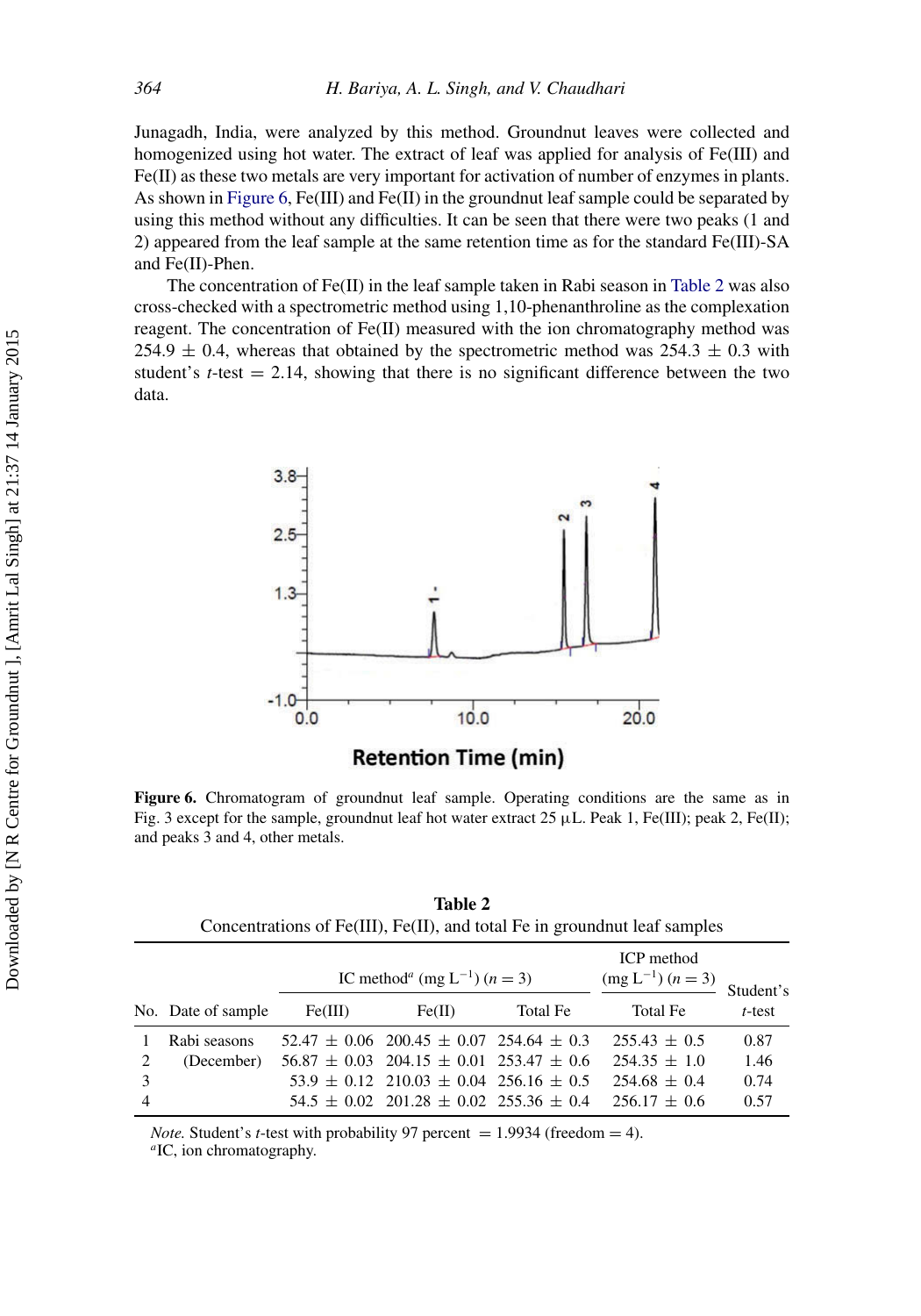#### **Conclusion**

Fe(III) and Fe(II) were successfully determined via complexation with salicylic acid and 1,10-phenanthroline using in-column and post-column reactions in ion chromatography (ICS 3000) in a single chromatographic run using a CS5A analytical column. The present method provides simple routine determination of Fe(III) and Fe(II) in environmental samples including plants, soil, and water without any difficulties.

#### **References**

- <span id="page-9-5"></span>Amoli, H., A. Porgam, Z. Sadr, and F. Mohanazadeh. 2006. Analysis of metal ions in crude oil by reversed-phase high-performance liquid chromatography using short column. *Journal of Chromatography A* 1118: 82–84. doi[:10.1016/j.chroma.2006.04.068](http://dx.doi.org/10.1016/j.chroma.2006.04.068)
- <span id="page-9-9"></span>Bowie, A., E. Achterberg, R. Mantoura, and P. Worsfold. 1998. Determination of sub-nanomolar levels of iron in seawater using flow injection with chemiluminescence detection. *Analytica Chimica Acta* 361: 189–200. doi[:10.1016/S0003-2670\(98\)00015-4](http://dx.doi.org/10.1016/S0003-2670(98)00015-4)
- <span id="page-9-2"></span>De Costa, R. C. D. C., and A. Araújo. 2001. Determination of Fe(III) and total Fe in wines by sequential injection analysis and flame atomic absorption spectrometry. *Analytica Chimica Acta* 438: 227–33. doi[:10.1016/S0003-2670\(01\)00845-5](http://dx.doi.org/10.1016/S0003-2670(01)00845-5)
- <span id="page-9-6"></span>De Jong, J., V. Schoemann, J. L. Tison, S. Becquevort, F. Masson, D. Lannuzel, J. Petit, L. Chou, D. Weis, and N. Mattielli. 2007. Precise measurement of Fe isotopes in marine samples by multicollector inductively coupled plasma mass spectrometry (MC-ICP-MS). *Analytica Chimica Acta* 589: 105–19. doi[:10.1016/j.aca.2007.02.055](http://dx.doi.org/10.1016/j.aca.2007.02.055)
- <span id="page-9-0"></span>Graziano, M., and L. Lamattina. 2007. Nitric oxide accumulation is required for molecular and physiological responses to iron deficiency in tomato roots. *Plant Journal* 52: 949–60. doi[:10.1111/j.1365-313X.2007.03283.x](http://dx.doi.org/10.1111/j.1365-313X.2007.03283.x)
- <span id="page-9-7"></span>Kawasaki, N., A. Ishigami, T. Tanimoto, and A. Tanaka. 1990. Determination of iron(III) ion using ion chromatography with electrochemical detection and its application to the assay of the ferroxidase activity of cerulplasmin. *Journal of Chromatography A* 503: 237–43. doi[:10.1016/S0021-9673\(01\)81505-3](http://dx.doi.org/10.1016/S0021-9673(01)81505-3)
- <span id="page-9-11"></span>Laës, A., R. Vuillemin, B. Leilde, G. Sarthou, C. B. Marec, and S. Blain. 2005. Impact of environmental factors on in situ determination of iron in seawater by flow injection analysis. *Marine Chemistry* 97: 347–56. doi[:10.1016/j.marchem.2005.06.002](http://dx.doi.org/10.1016/j.marchem.2005.06.002)
- <span id="page-9-8"></span>Moses, C., A. Herlihy, J. Herman, and A. Mills. 1988. Ion-chromatographic analysis of mixtures of ferrous and ferric iron. *Talanta* 35: 15–22. doi[:10.1016/0039-9140\(88\)80005-5](http://dx.doi.org/10.1016/0039-9140(88)80005-5)
- <span id="page-9-10"></span>Mouralian, C., J. L. Buss, B. Stranix, J. Chin, and P. Ponka. 2005. Mobilization of iron from cells by hydroxyquinoline-based chelators. *Biochemical Pharmacology* 71: 214–22. doi[:10.1016/j.bcp.2005.10.032](http://dx.doi.org/10.1016/j.bcp.2005.10.032)
- <span id="page-9-4"></span>Ohno, S., T. H. Zhang, and T. Sakai. 2003. Utilization of activating and masking effects by ligands for highly selective catalytic spectrophotometric determination of copper and iron in natural waters. *Talanta* 60: 1177–85. doi[:10.1016/S0039-9140\(03\)00222-4](http://dx.doi.org/10.1016/S0039-9140(03)00222-4)
- <span id="page-9-13"></span>Oktavia, B., L. W. Lim, and T. Takeuchi. 2008. Simultaneous determination of Fe(III) and Fe(II) ions via complexation with salicylic acid and 1,10-phenanthroline in microcolumn ion chromatography. *Analytical Sciences* 24: 1487–92. doi[:10.2116/analsci.24.1487](http://dx.doi.org/10.2116/analsci.24.1487)
- <span id="page-9-3"></span>Paleologos, E., D. Giokas, S. Tzouwara-Karayanni, and M. Karayannis. 2002. Micelle-mediated methodology for the determination of free and bound iron in wines by flame atomic absorption spectrometry. *Analytica Chimica Acta* 458: 241–48. doi[:10.1016/S0003-2670\(01\)01579-3](http://dx.doi.org/10.1016/S0003-2670(01)01579-3)
- <span id="page-9-1"></span>Ragos, G., M. Demertzis, and P. Issopoulos. 1998. A high-sensitive spectrofluorimetric method for the determination of micromolar concentrations of iron (III) in bovine liver with 4 hydroxyquinoline. *Farmaco* 53: 611–16. doi[:10.1016/S0014-827X\(98\)00070-6](http://dx.doi.org/10.1016/S0014-827X(98)00070-6)
- <span id="page-9-12"></span>Rahni, M., and B. Legube. 1996. Mécanisme de la précipitation de l'acide salicylique par coagulation par le fer ferrique. *Water Research* 30: 1149–60. doi[:10.1016/0043-1354\(95\)00295-2](http://dx.doi.org/10.1016/0043-1354(95)00295-2)